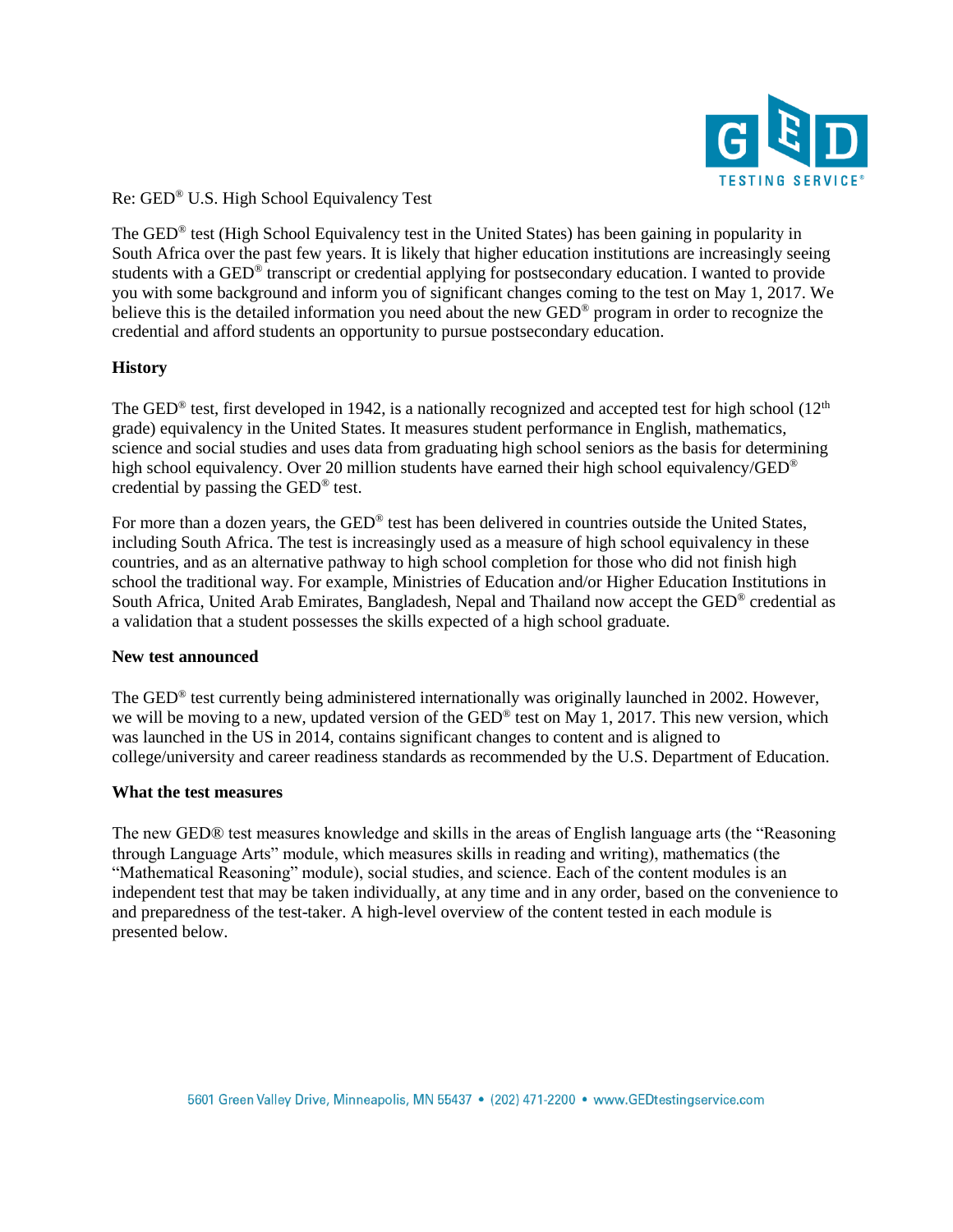

| <b>Module</b>                                              | <b>Focus</b>                                                                                                                                                                                                                                                                                                                                                                                                                                                                                                                                |
|------------------------------------------------------------|---------------------------------------------------------------------------------------------------------------------------------------------------------------------------------------------------------------------------------------------------------------------------------------------------------------------------------------------------------------------------------------------------------------------------------------------------------------------------------------------------------------------------------------------|
| <b>Reasoning</b><br><b>Through</b><br><b>Language Arts</b> | The ability to read closely and to critically understand a range of<br>$\bullet$<br>increasingly complex texts taken from workplace and literary<br>contexts, with an emphasis on non-fiction, although source<br>materials from literature will also be included.<br>The ability to marshal evidence and analyze arguments while also<br>$\bullet$<br>expressing oneself clearly and fluently in writing.<br>The ability to correctly apply basic grammar and usage conventions<br>and also to determine the meanings of unfamiliar words. |
| <b>Mathematical</b><br><b>Reasoning</b>                    | Executing and applying core computations with precision and<br>$\bullet$<br>fluency.<br>Applying both quantitative and algebraic reasoning skills and<br>mathematical practices to a broad range of real-life, workplace, and<br>academic contexts.                                                                                                                                                                                                                                                                                         |
| <b>Science</b>                                             | Applying scientific reasoning skills and practices to content drawn<br>$\bullet$<br>from the three domains: life science, physical science, and earth<br>and space science.<br>Understanding scientific content that pertains to two focusing<br>$\bullet$<br>themes: health and the human body and energy.                                                                                                                                                                                                                                 |
| <b>Social Studies</b>                                      | Applying social studies reasoning skills and practices to content<br>$\bullet$<br>drawn from the four domains of civics and government, United<br>States history, economics, and geography and the world.<br>Analyzing source documents and interpreting data represented in a<br>$\bullet$<br>variety of ways relevant to social studies, including maps, graphs,<br>and tables.                                                                                                                                                           |

The total testing time for the full battery of four subject-area tests is comparable to the current international test at approximately 8 hours. The performance standards were set based on a standardization and norming study conducted with US high school graduates who received their diplomas in 2013. The minimum passing score for the GED® test represents that a student that passes the GED test is in the top 85% of the graduating class of US High School Seniors.

# **Test Scores**

The GED® test has a range of 100 - 200 Scaled Score points and is subdivided into four performance levels:

Performance Level 1: Below Passing (Scaled Scores 100 - 144) Performance Level 2: Pass/High School Equivalency (Scaled Scores 145 - 200)

Any student who achieves a minimum score of 145 on all four subjects has passed the GED<sup>®</sup> test and is awarded a high school equivalency credential from the Office of the State Superintendent of Education,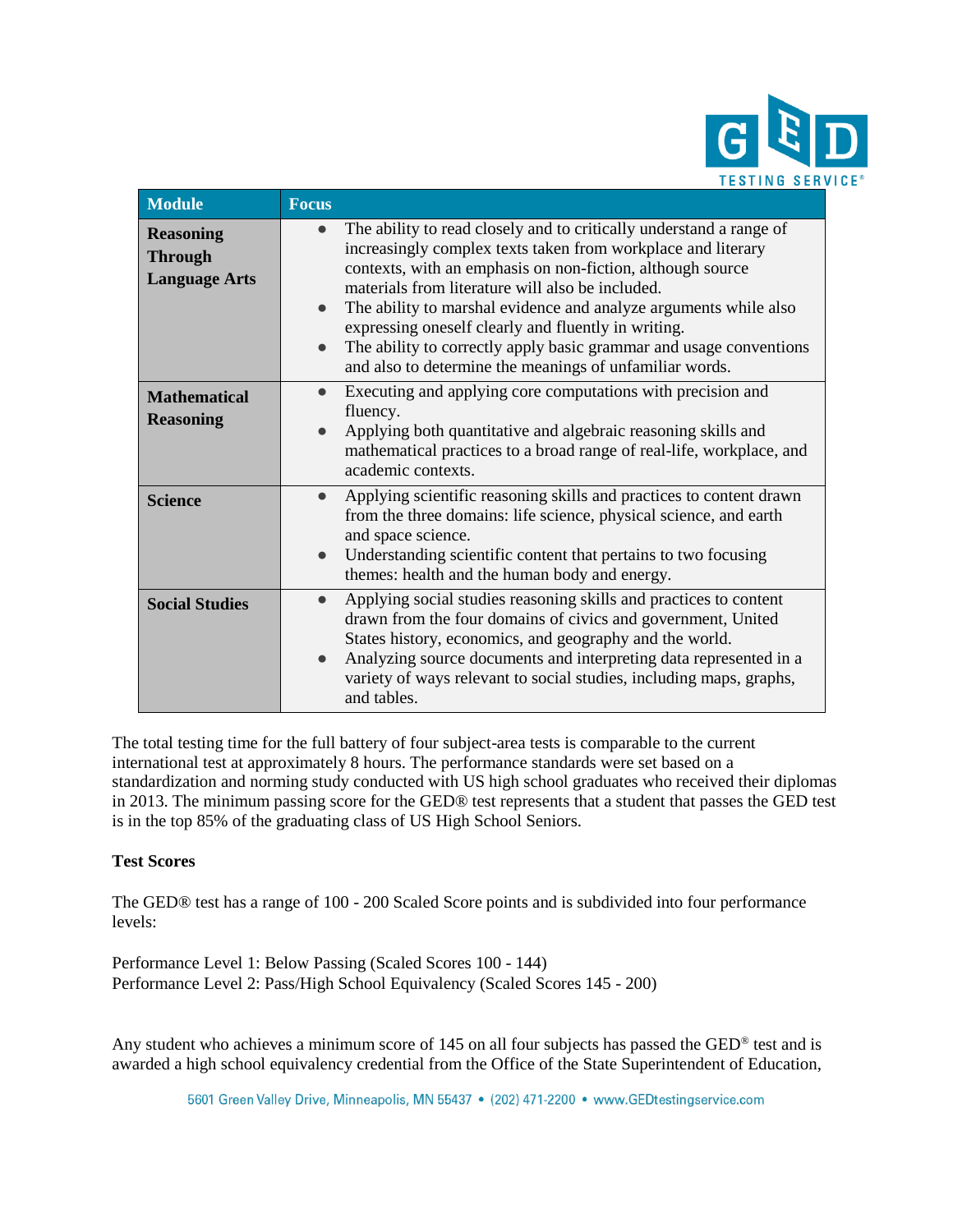

Washington, D.C. The GED test measures the full range of high school skills, and as such we are able to correlate the GED test score to the estimated class rank within a graduating high school class. The table below provides that information in an effort to better help institutions gauge student achievement.

| <b>GED Test Average Score</b> | <b>Estimated Class Rank</b> |
|-------------------------------|-----------------------------|
| 187-200                       | Top 1%                      |
| 178                           | Top 5%                      |
| 175                           | Top 8%                      |
| 170                           | Top 16%                     |
| 165                           | Top 27%                     |
| 160                           | Top 40%                     |
| 155                           | Top 57%                     |
| 150                           | Top 73%                     |
| 145                           | Top 85%                     |

# **GED transcript and credential**

Once an international student passes the GED® test, they are issued a High School Equivalency credential by Office of the State Superintendent of Education in Washington, D.C. This credential signifies that the student has met all the requirements to be considered a high school graduate. Because the GED<sup>®</sup> test is delivered in English, the credential also validates that the student possesses the English language skills equivalent to those of high school graduates. The GED® test and corresponding state credential are accepted by more than 98% of the nearly 5,000 postsecondary institutions in the U.S. Also, more than 97% of US employers accept the credential as being equivalent to high school and allow the student to apply for jobs. The transcript of the new test is differentiated from the old test, based on the new score scale and more detailed information available about their skills and knowledge measured on the Test.

A detailed technical manual describing the content, standards, norming, and standardization process for the new GED® test is available at: <http://tinyurl.com/2014GEDtesttechnicalmanual>

# **About GED Testing Service**

GED Testing Service LLC (GEDTS) is a U.S.-based joint-venture between the American Council on Education (ACE) and NCS Pearson, Inc. (Pearson). GED Testing Service® incorporates the strength of